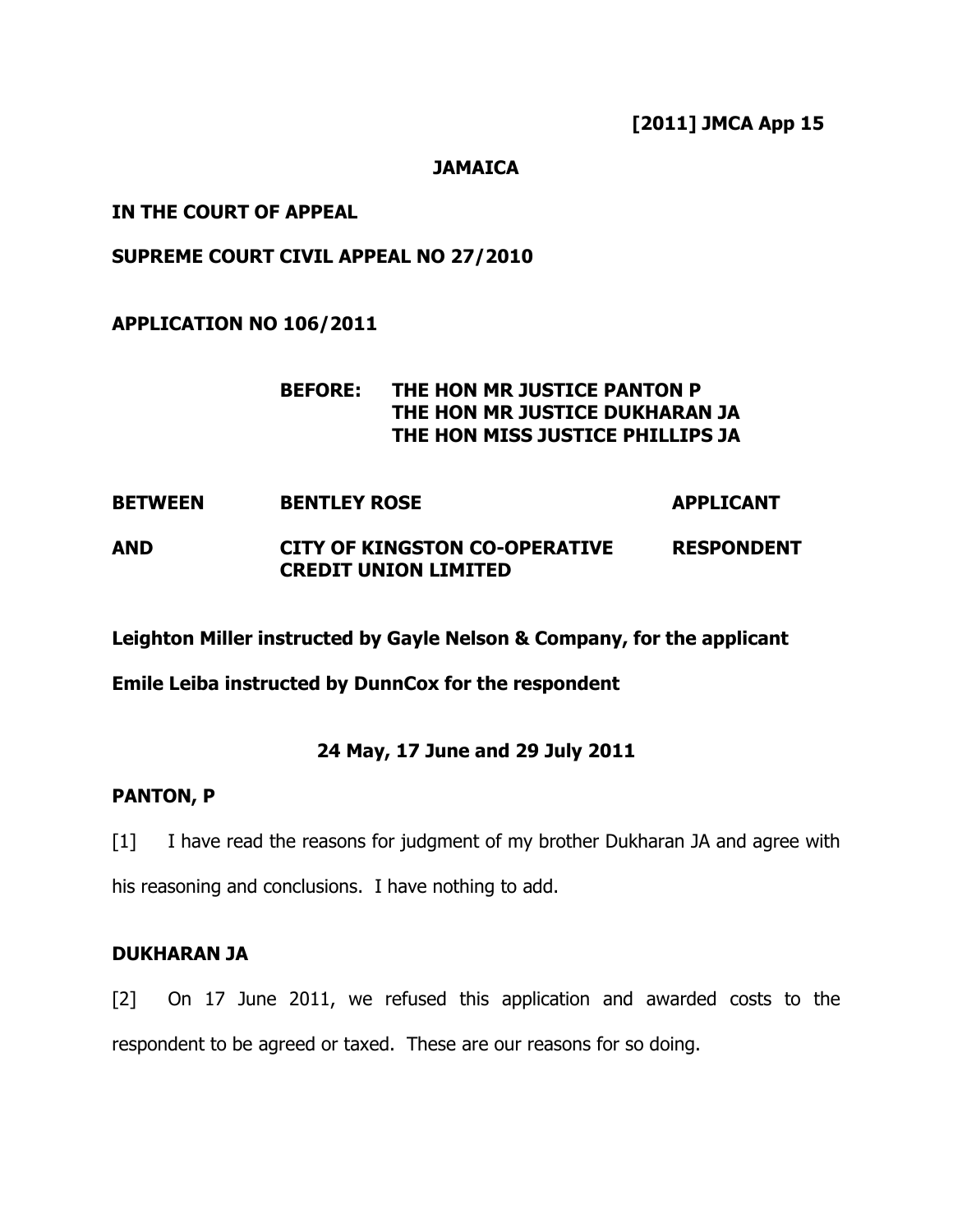[3] Before us was an application to enlarge time within which to file an application for permission to appeal against an order of Mangatal J, made on 15 January 2010, whereby she struck out the applicant's statement of case and dismissed an application for summary judgment. The applicant also sought the grant of relief from sanctions for his failure to comply with rule 26.1 (2) (c) of the Civil Procedure Rules.

#### **Background**

[4] The applicant is a businessman and was at all material times a member of the respondent, the City of Kingston Co-operative Credit Union Limited ("C.0.K.") which is a credit union registered under the Co-operatives Societies Act.

[5] Between the years 1996 and 1997, the applicant borrowed two separate loans from C.0.K. in the sums of \$1,300,000.00 and \$630,000.00 which were secured by shares belonging to the applicant held at C.0.K. and by bills of sale over three motor vehicles owned by him, respectively. An additional security in the sum of US\$20,000.00 was provided by the applicant to C.0.K. by way of hypothecation. The loans were consolidated in May 1997 with the applicant's total indebtedness to C.O.K., at that time, being \$1,995,895.78. The agreement between the parties was for the debt to be repaid in monthly installments, in the amount of \$81,082.00 per month for 48 months commencing in June 1997.

[6] The applicant made the first 12 payments after which, through oral communication, he advised an agent of C.O.K., in or about June 1998 that he was unable to continue making payments due to a depletion of his business resources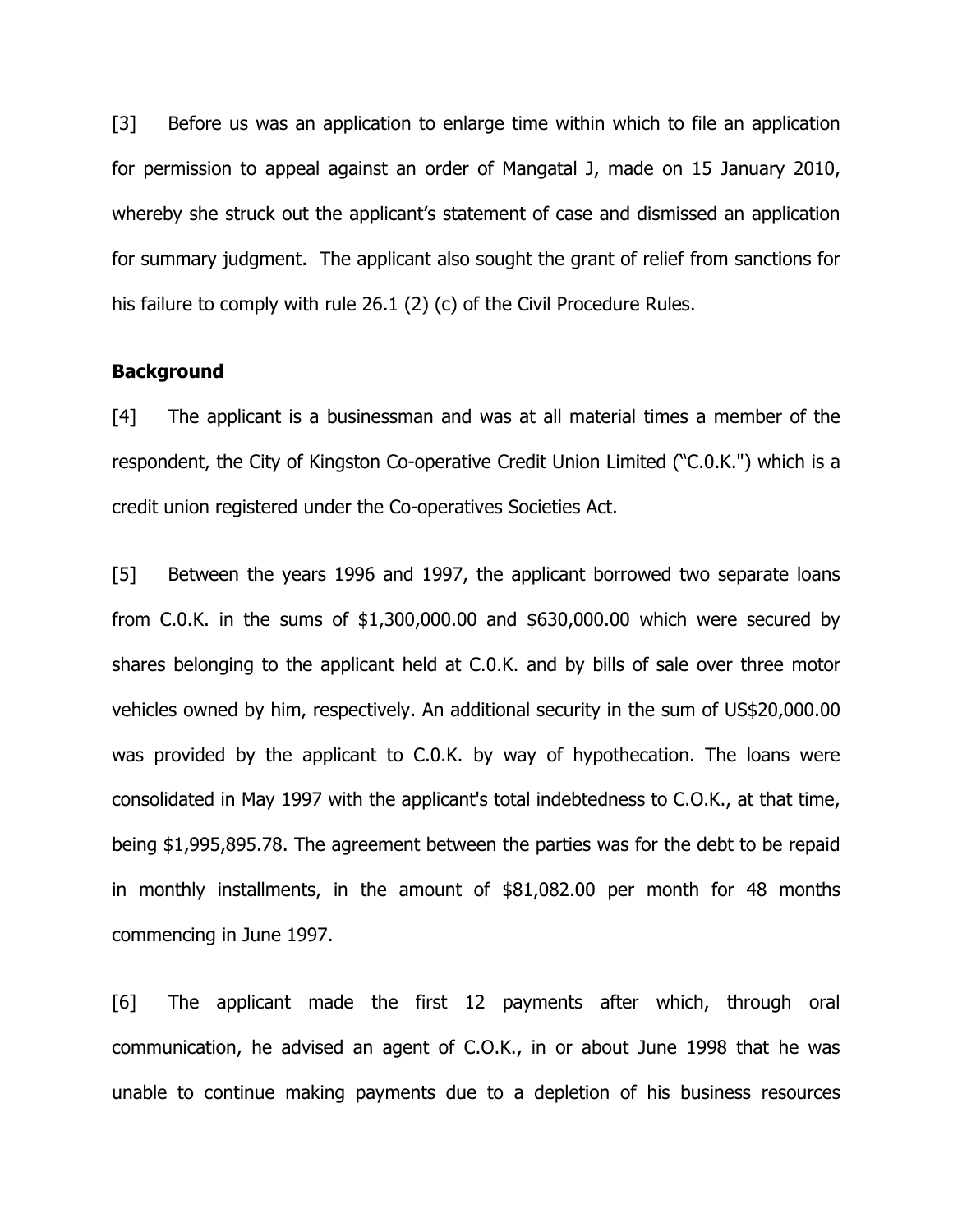caused by a massive fraud perpetrated against him and his companies by two bank managers, both of whom were convicted for the said fraud in May 2003. The applicant therefore asked that his outstanding loan balance be realized from his available security. It has always been a rule of C.0.K. that no member should be permitted to withdraw shares or deposits in excess of the amount hypothecated and/or used to secure a loan and this rule was observed in respect of the applicant. No further communication or contact was made by C.0.K. with the applicant with respect to the loan until about April 1999 when he was visited by a bailiff employed by C.0.K. to recover two of the motor vehicles which were used to secure the loan. Within a few days of the bailiff's visit, the said vehicles were transported by the applicant, one each, to the Island Special Constables Credit Union on the instructions of the bailiff. The applicant said that the vehicles were in excellent working condition with no missing parts.

[7] The applicant alleged that he received no further communication from C.O.K. regarding the loan, after the delivery of the vehicles, until 14 April 2000 when he attended upon the offices of C.0.K. to collect the title for the third motor vehicle which was used as security for the loan. There and then, he said, he was verbally informed by an agent of C.0.K. that he was indebted to C.0.K. of over \$1,280,000.00 million. After protesting strongly, the applicant said he was asked to return in seven days. Upon his return, he said he was informed by the said agent that no money was owing on the loan but the agent refused to accede to his request to put same in writing.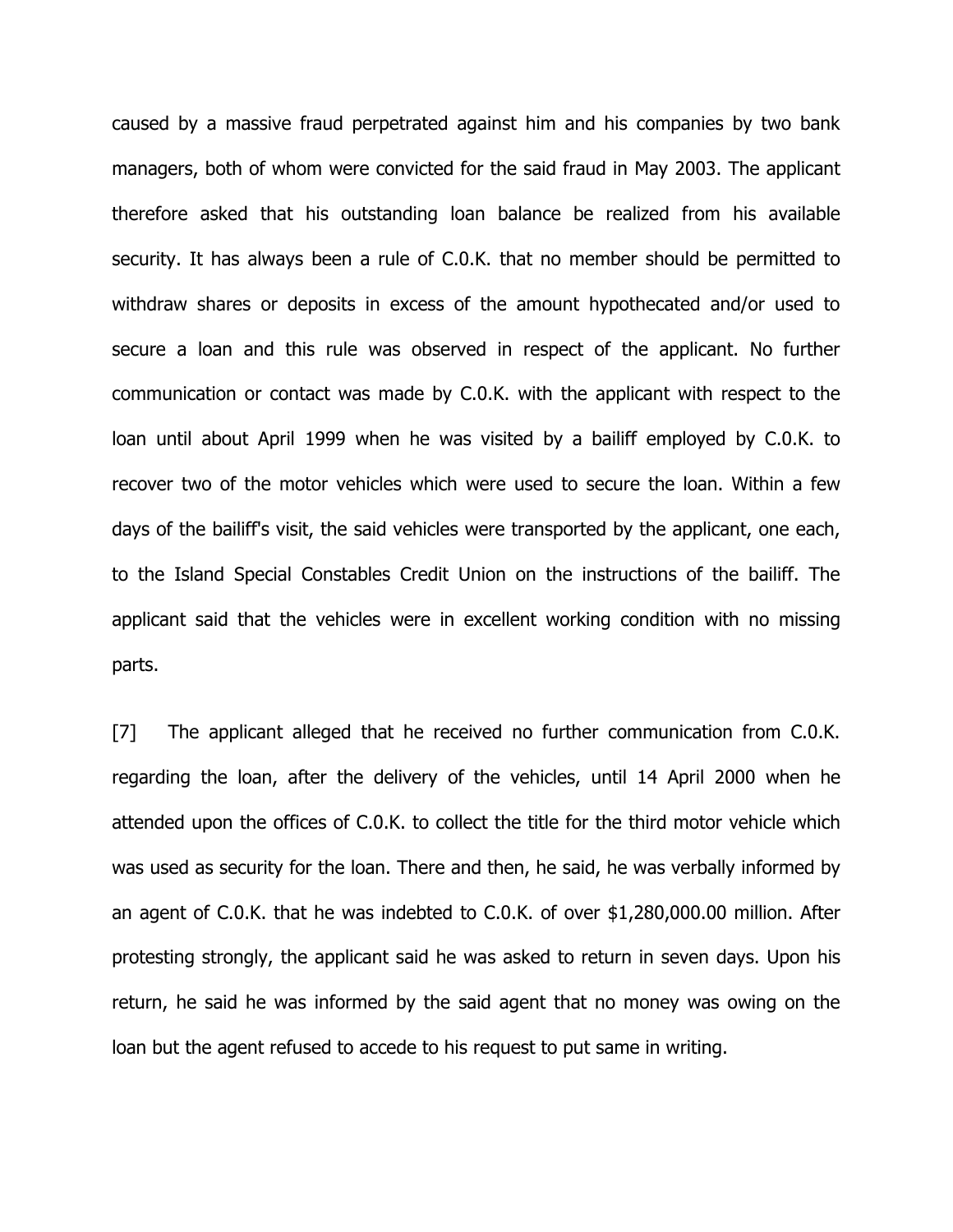[8] Subsequently, in or about July 2001, C.0.K. brought arbitration proceedings against the applicant under the Co-operatives Societies Act, claiming that the applicant was indebted to it in the total sum of \$1,225,748.18 as at 7 May 2001. The applicant claimed that due to his inability to attend a particular hearing in these arbitration proceedings in September 2001, and despite C.O.K.'s failure to provide certain information requested concerning the accounting for and disposition of his securities, an award was made against him for the sum claimed. As a result of the award, C.0.K. obtained judgment against him in the Sutton Street Resident Magistrate's Court and renewed warrants of commitment and took out judgment summonses against him between September 2001 and 5 January 2006.

[9] The applicant claims that by virtue of a subsequent arbitration order handed down in 2004, the award made in 2001 was overturned. As a result, an order was made at the commitment hearing in the Sutton Street Resident Magistrate's Court on 20 February 2006 setting aside the judgment and subsequent process.

[10] By way of a claim form and particulars of claim filed on 25 April 2008, the applicant commenced proceedings in the Supreme Court against C.0.K. in which he sought a declaration that he is not indebted to C.0.K. at all. He also claimed damages for malicious falsehood in that C.0.K. has over many years, and repeatedly, maintained falsely that he is indebted to it knowing full well that he is not. He further claimed damages for conspiracy, negligence for breach of contract for C.O.K.'s failure to account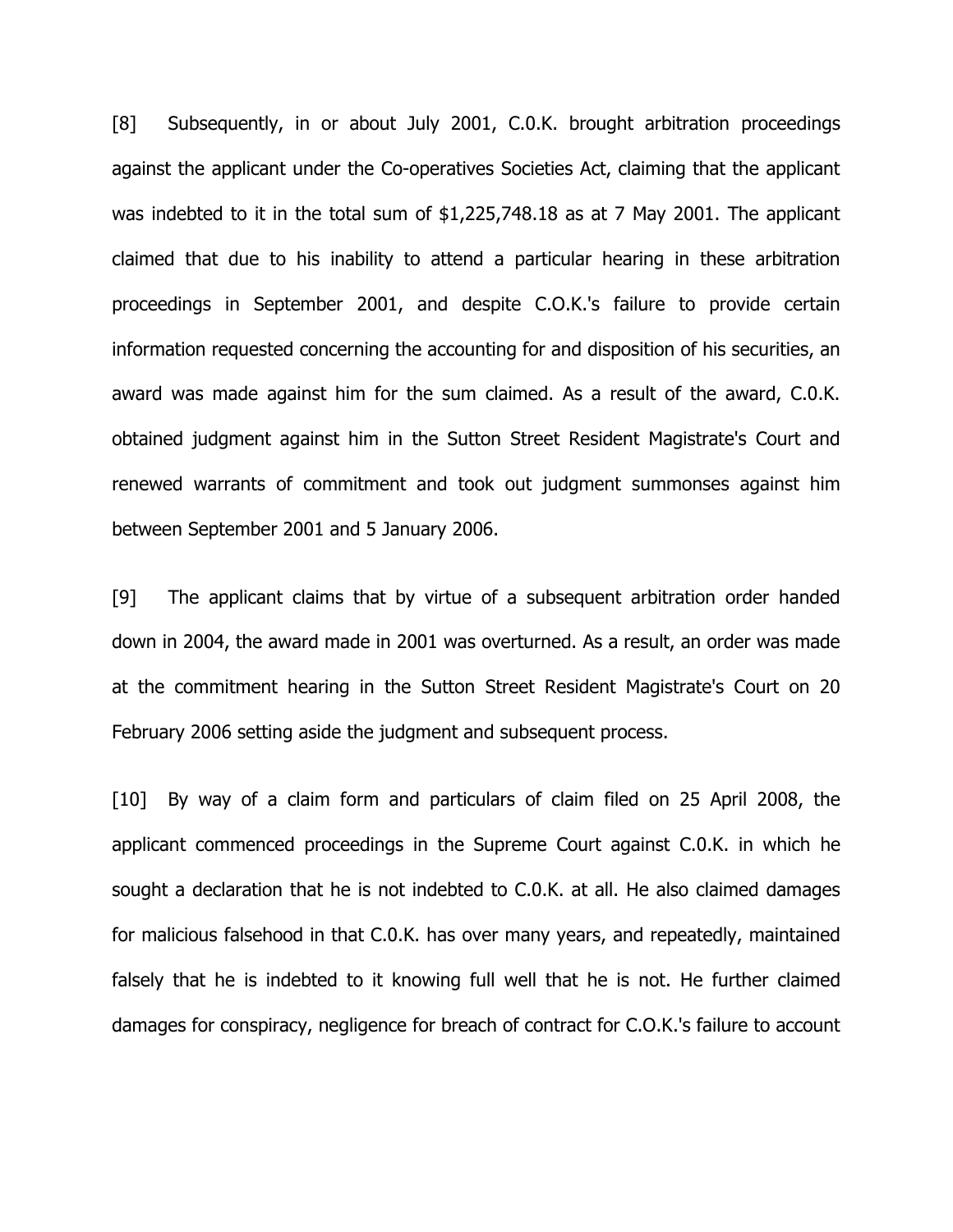for a sum of US\$20,000.00 as well as for C.O.K.'s sale at an undervalue of two motor vehicles owned by him over which C.0.K. had bills of sale and aggravated damages.

[11] The particulars of claim set out a number of particulars of injurious falsehood, including that C.0.K. persisted in making this false claim and sought to embarrass him during the fraud proceedings against the two bank managers. It also set out particulars of aggravation, breach of mortgagee's duty, loss, expense and damage as well as remedies sought.

[12] On 10 November 2008, the applicant filed a notice of application for summary judgment against C.O.K. The orders sought were couched in the following terms:

- "(i) A Declaration that the Claimant is not indebted to the Defendant at all.
- (ii) A Declaration that the Defendant's statements as to the Claimant's alleged indebtedness were made maliciously, and without just cause or excuse, causing the Claimant to suffer damage as a result.
- (iii) That there be a hearing for the assessment of damages in the claim."

[13] Subsequently, on 3 February 2009, C.0.K. filed a notice of application for court orders to strike out the applicant's claim. The application sought inter alia, the following orders:

> "(1) That the Claimants statement of case be struck out as an abuse of the process of the court pursuant to C.P.R 26.3 (1) (b); and/or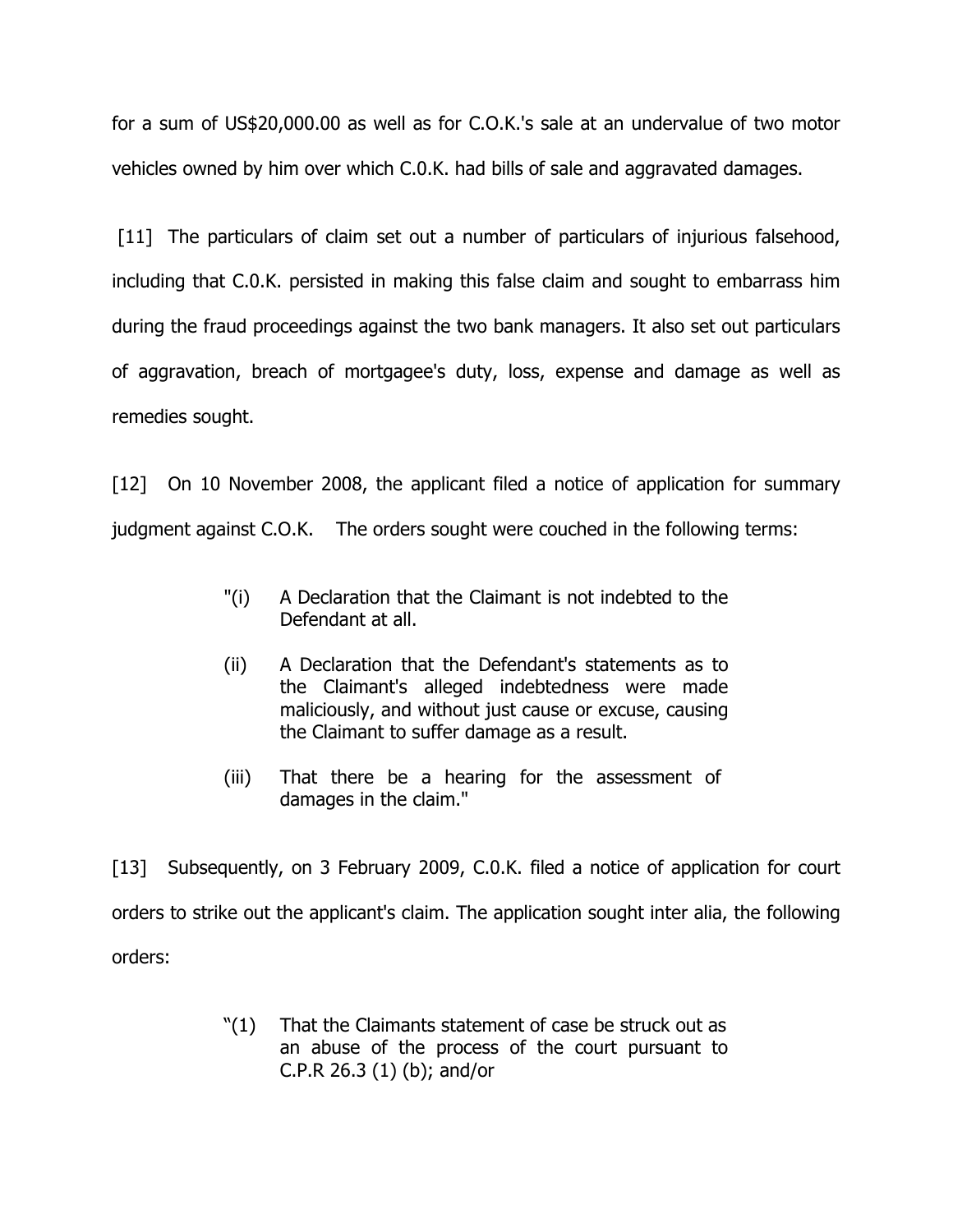(2) That the Claimants statement of case be struck out as it discloses no reasonable ground for bringing the claim pursuant to C.P.R  $26.3$  (1) (c)."

[14] Both applications were heard before Mangatal J on 23 June and 23 July 2009, she having heard the application made by the respondent to strike out the applicant's claim, first. On 15 January 2010, the learned judge made the following orders:

- "(a) The Claimant's Statement of Case is struck out on the ground that it is an abuse of the process of the court, pursuant to Rule 26.3 (1) (b) of the C.P.R.
- (b) The Claimant's application for summary judgment filed November 10, 2008 is dismissed.
- (c) Costs are awarded to the Defendant in respect of both applications, to be taxed if not agreed or otherwise ascertained."

[15] On 31 May 2010 Brooks JA (Ag) granted the applicant an extension of time within which to file notice and grounds of appeal. It was further ordered that the notice of appeal filed on 5 March 2010 "is deemed properly filed". This order was appealed by C.O.K. and on 21 September 2010, this court set aside the order of Brooks JA (Ag) and ruled that it was incumbent on the applicant to have first obtained permission to appeal before seeking an extension of time to file the notice and grounds of appeal.

[16] It is against this background that the applicant now seeks an enlargement of time within which to file application for permission to appeal out of time.

#### **Issues**

[17] The issues to be determined are: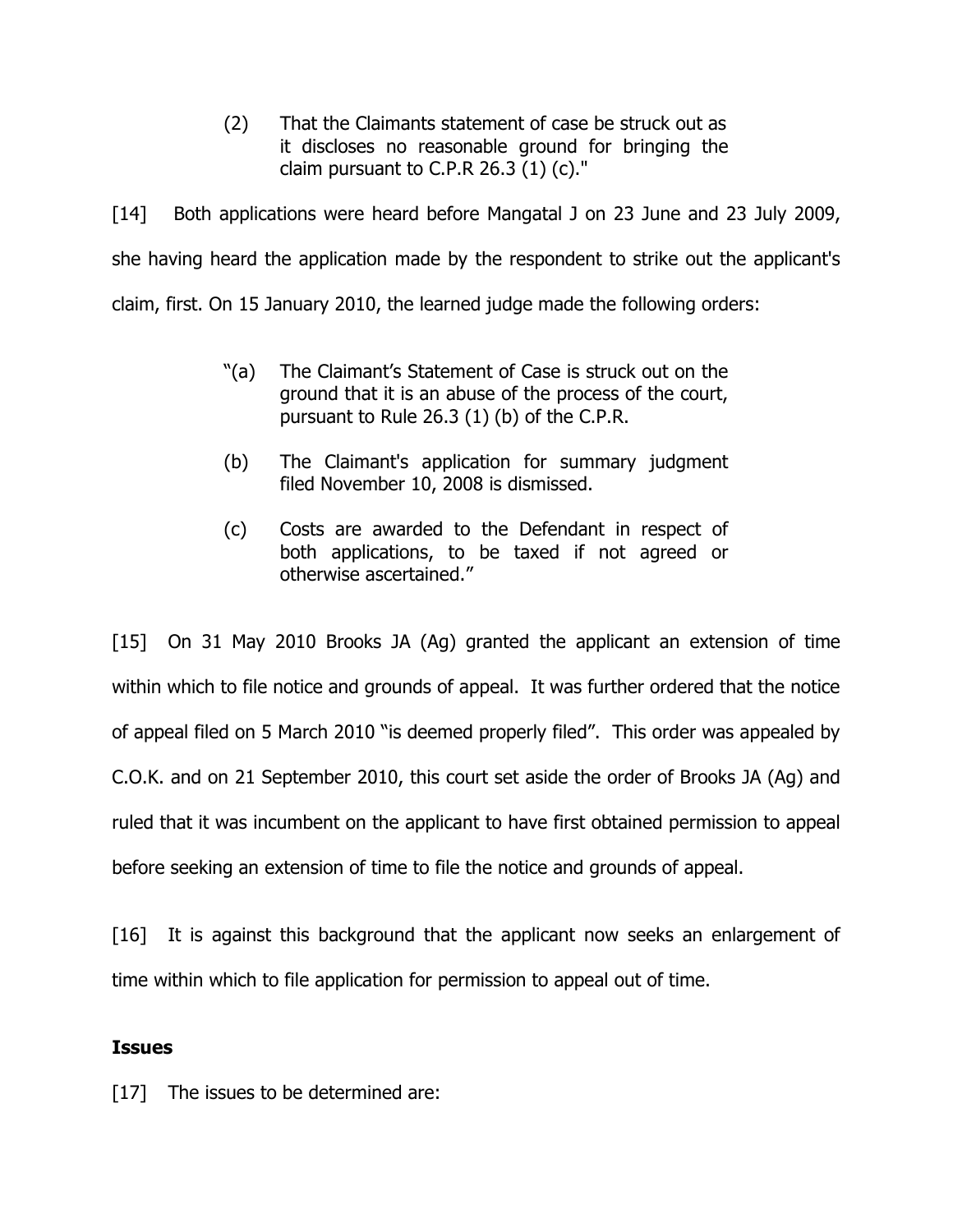- (1) Whether just and reasonable grounds exist for the exercise of this court's discretion in granting the application.
- (2) Whether the appeal has a reasonable prospect of success.

#### **Submissions**

[18] Mr Miller, for the applicant, submitted in his written and oral submissions, that the failure to apply to this court for permission to appeal was based on the misapprehension of the applicant's attorneys-at-law, that the judgment of the court below was a final judgment, since it purported to bring the matter to a final conclusion. The failure to comply was not due to the applicant but to his attorneys-at-law.

[19] He further submitted that the applicant's prospective appeal has a real chance of success as the judge below fell into error in her findings of fact and law. He said there were significant features in the judgment open to challenge.

On the findings of fact, Mr Miller challenged the learned judge's finding that "the Registrar (of Cooperative Societies) found that Mr Rose was indebted to COK in the sum of \$1,335,792.52". This, he submitted, was completely erroneous, as the learned judge failed to take cognizance of the fact that the Registrar made no such finding and erroneously attributed to the Registrar, the "findings and reasons", of an unqualified auditor contained in the said auditor's report. He further submitted that the finding of the learned judge that the applicant's indebtedness had already been decided by a competent tribunal, i.e. by arbitrator Stanley Moore and was never appealed from, was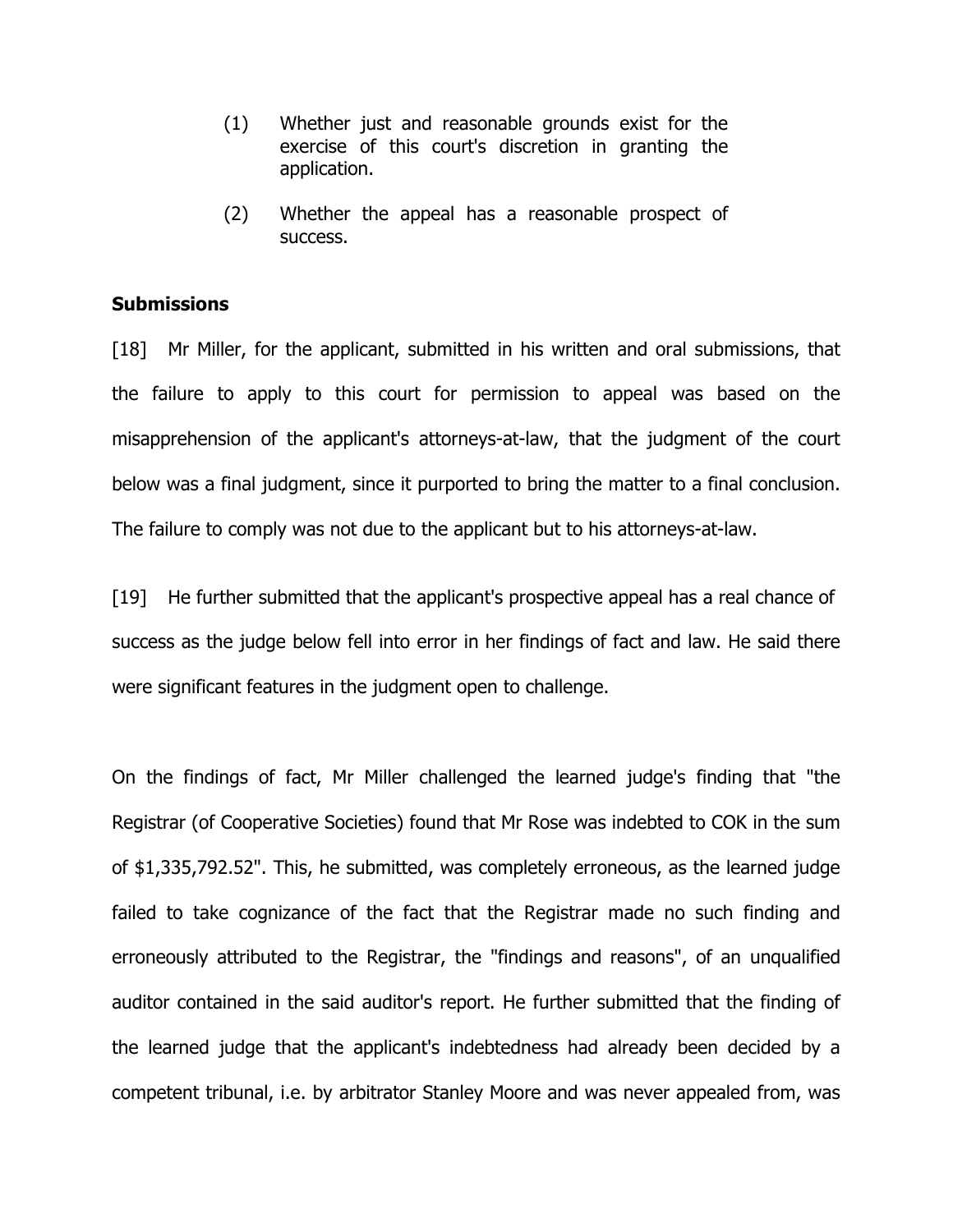erroneous and incomplete as the matter of the applicant's indebtedness was heard in ex parte proceedings. This was also done without the production of any material by C.O.K. in substantiation of its purported claim.

[20] Mr Miller also submitted that the Registrar was not competent in considering an appeal to him against arbitrator Douglas Archibald's ruling which was in his, the applicant's favour. Mr Miller further submitted that the learned judge failed to take due cognizance of the fact that a judgment summons brought at the instance of C.O.K. against the applicant in the Resident Magistrate's Court was decided in favour of the applicant on the basis that both parties had participated in the subsequent arbitration. The parties were estopped from questioning the effect of the subsequent (Archibald) ruling as overturning the original (Moore) award.

[21] Mr Miller also challenged the findings of the learned judge that no proper cause of action for malicious falsehood has been made out. This is on the basis that the actual language has not been set out in the particulars of claim. He said the learned judge failed to apply the legal principle that a statement of injurious falsehood may be oral or written, and even conduct conveying a false representation may be sufficient.

[22] Mr Miller referred to the cases of **Anisminic Limited v Foreign** Compensation Commission [1969] 2 AC 147 and Mahon v Air New Zealand **Limited et al** [1984] 1 AC 808.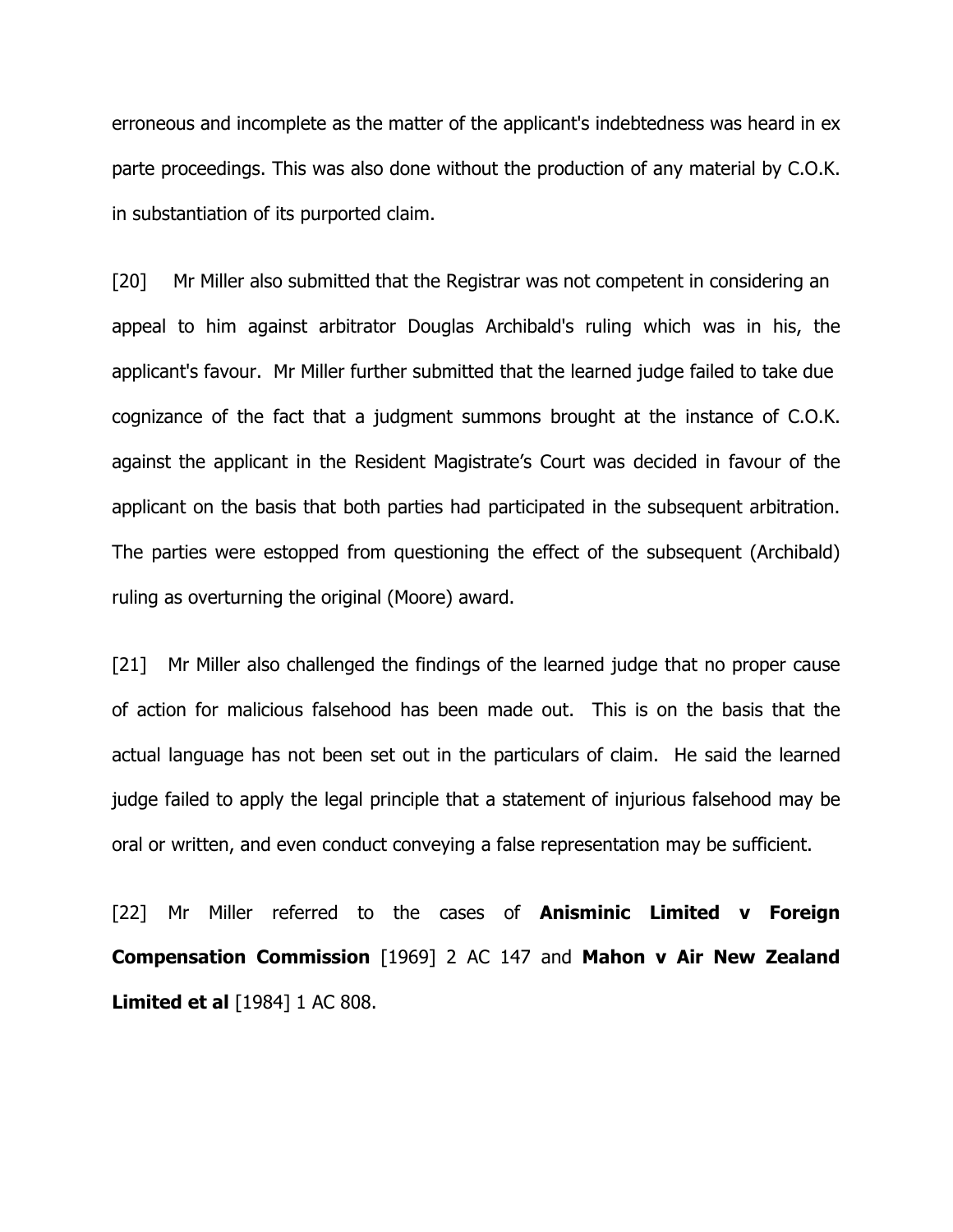[23] Mr Leiba, for C.O.K., submitted that permission to appeal ought to be refused as over one year has elapsed since judgment was delivered. He said that in order for this court to exercise its discretion, proper affidavits should have been filed.

[24] Mr Leiba further submitted that the applicant has no real chance of success as the basis of his claim has been decided by the court below and that on the basis of section 50 (5) of the Co-operative Societies Act (the Act) the decision was final. He further submitted that the applicant failed to appeal to the Registrar under the Act and the learned judge was correct in striking out the applicant's case. He submitted that this court would also be bound by the provisions of section 50 (5) of the Act.

[25] On the issue of the applicant's application for a declaration that C.O.K.'s statements regarding his indebtedness were made maliciously and without just cause or excuse, as set out in his claim, Mr Leiba submitted that was predicated upon a determination being made by the court that he was not indebted to them. That issue, he said, had already been decided in favour of C.O.K. by an arbitrator who was appointed by the Registrar pursuant to section 50 of the Act.

[26] As stated, does just and reasonable grounds exist for the exercise of this court's discretion in granting the application? Before determining this issue, it will be necessary to determine whether the prospective appeal has a reasonable prospect of success. In deciding whether a claimant's statement of case discloses any reasonable grounds for bringing a claim, the court applies the test used in summary judgment applications, that is, whether the claimant has a real prospect of succeeding on the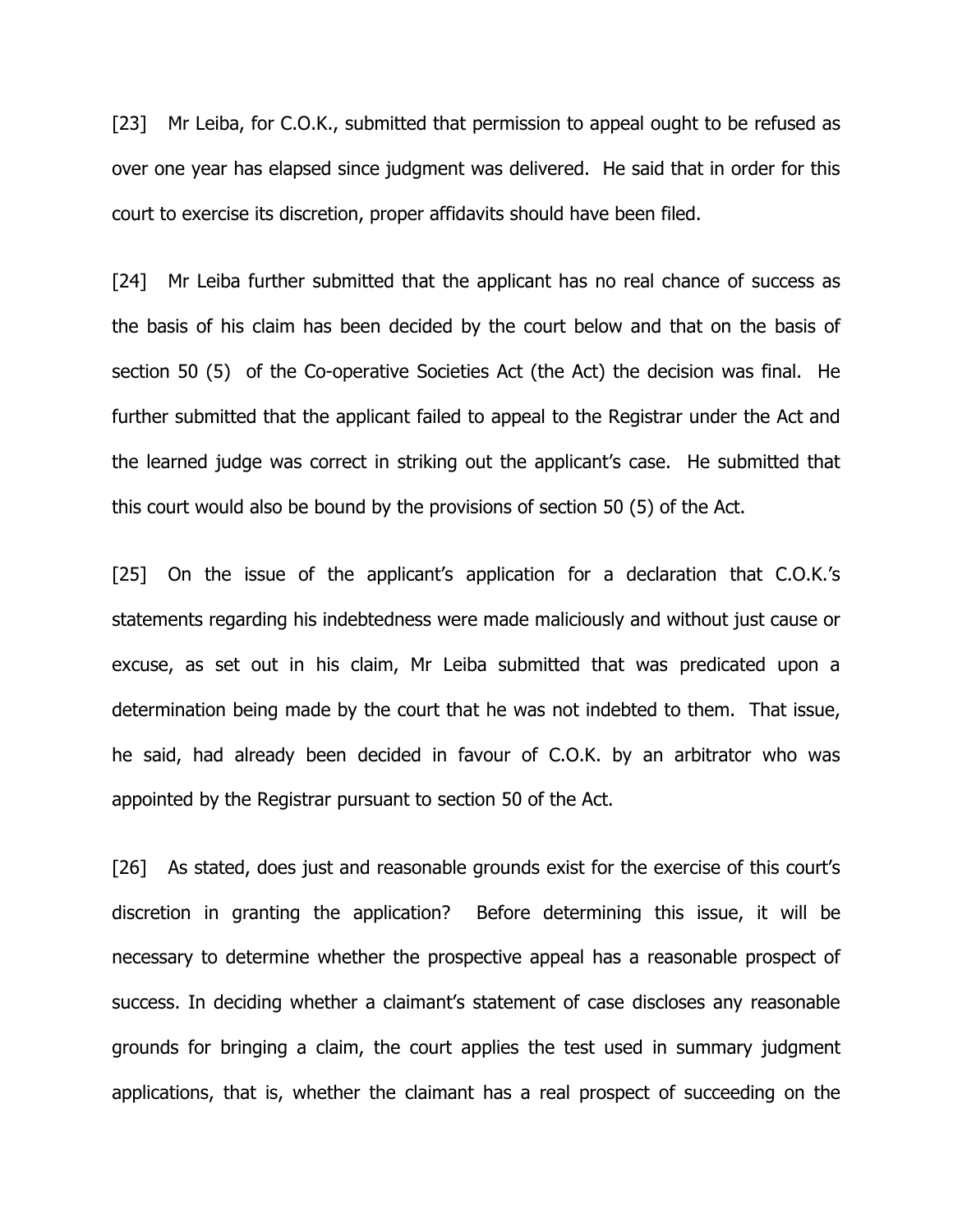claim. See **Swain v Hillman and Another** [2001] 1 All ER 91 where at page 92 it was stated that "real" means realistic as opposed to a fanciful prospect of success, per Lord Wolfe.

[27] The applicant has stated in his claim form that he is not indebted to C.O.K. at all and has sought damages for malicious falsehood, conspiracy, negligence, breach of contract as well as aggravated damages. C.O.K. has denied in its defence that the applicant is entitled to any of the reliefs claimed.

[28] In 2001, pursuant to section 50 of the Act; a dispute between the applicant and C.O.K. concerning the balance of debt due and owing to C.O.K., was referred to the Registrar of Co-operatives Societies, who by order dated 2 July 2001 referred the dispute to arbitration for disposal. The arbitrator ordered that the applicant pay to C.O.K. the sum of \$1,225,748.18 (inclusive of principal and interest at a rate of 24.4% per annum). The applicant did not appeal this award. For convenience, section 50 of the Act is set out as follows:

#### **Disputes**

"50 - (1) If any dispute touching the business of a registered society arises -

- (a) among members, past members and persons claiming through members, past members and deceased members; or
- (b) between a member, past member, or person claiming through a member, past member or deceased member, and the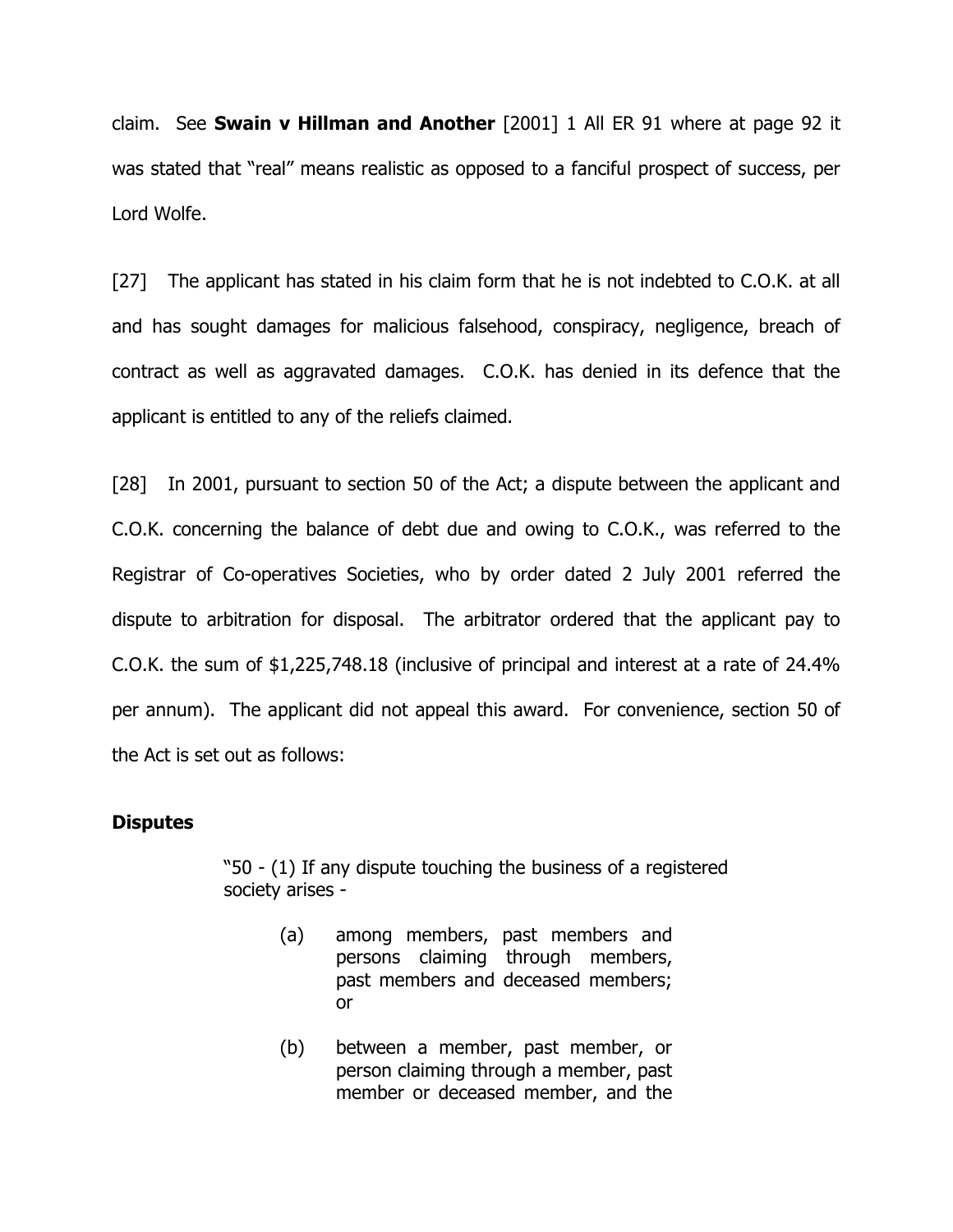society, its committee, or any officer of the society; or

- (c) between the society or its committee and any officer of the society; or
- (d) between the society and any other registered society;

such dispute shall be referred to the Registrar. A claim by a registered society for any debt or demand due to it from a member, past member or the nominee, heir or legal representative of a deceased member, shall be deemed to be a dispute touching the business of the society within the meaning of this subsection.

- (2) The Registrar shall, on receipt of a reference under subsection (1), refer it for disposal to an arbitrator or arbitrators.
- (3) Any party aggrieved by the award of the arbitrator or arbitrators may appeal therefrom to the Registrar within such period and in such manner as may be prescribed.
- (4) A decision of the Registrar in an appeal under subsection (3) shall be final and shall not be called in question in any civil court.
- (5) The award of the arbitrator or arbitrators under subsection (2) shall, if no appeal is preferred to the Registrar under subsection (3), or if any such appeal is abandoned or withdrawn, be final and shall not be called in question in any civil court and shall be enforced in the same manner in all respects as if the award had been a judgment of a Resident Magistrate."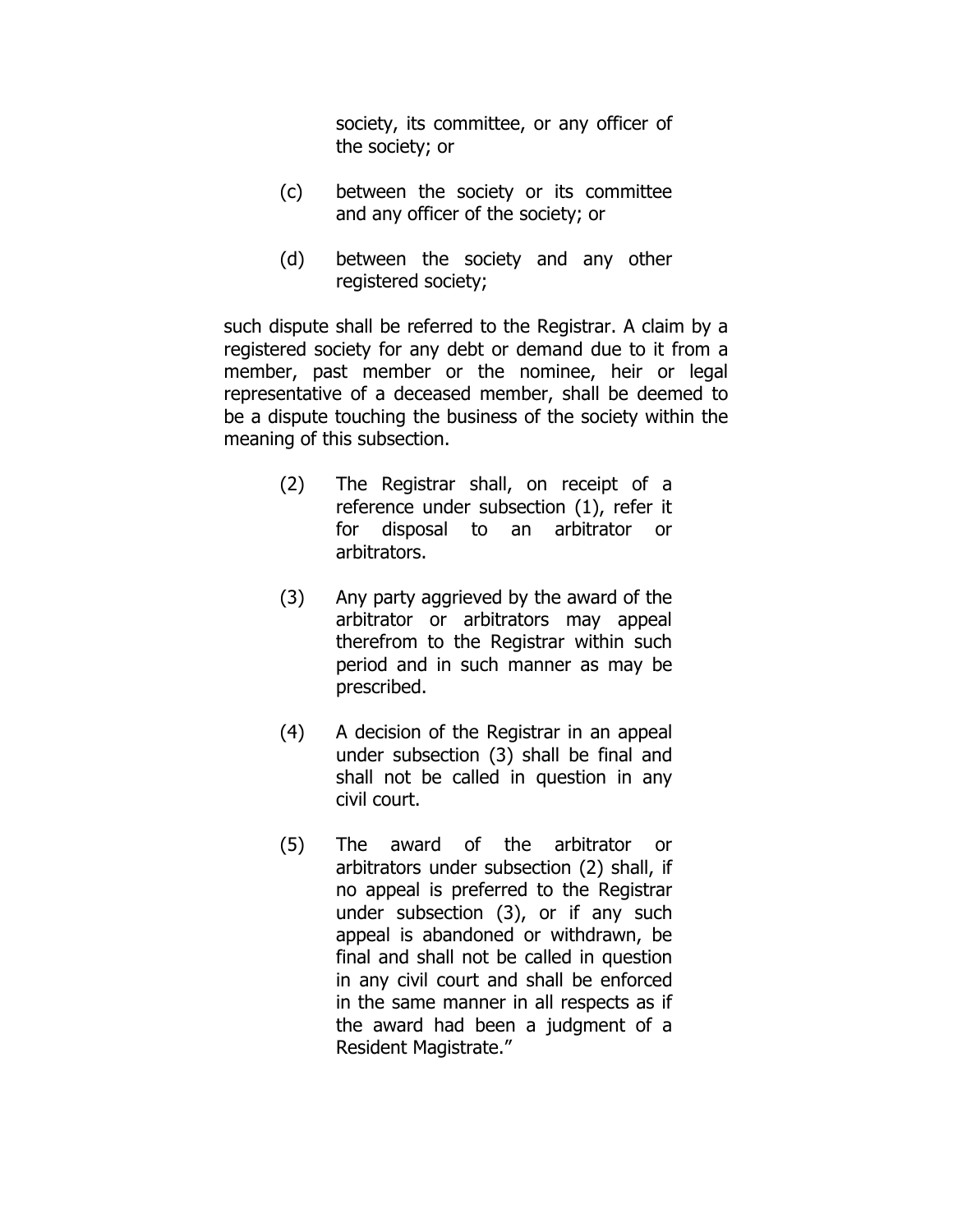[29] The core of the claim by the applicant before Mangatal J was a claim for a declaration that he is not indebted to C.O.K. and is seeking to rely upon that declaration as a basis for his claim for damages for malicious falsehood.

[30] I agree with the learned judge that the matter of the applicant's indebtedness has already been decided by a competent tribunal. The tribunal was established under the Act for resolving disputes between C.O.K. and its members. It is quite clear that the applicant having now appealed, the "Moore award" is final and binding on the applicant, see section 50 (5) of the Act. In the Co-operative Societies Regulations, 1950, there is express provision (Regulation 45), allowing an award to be made ex parte where a party having been notified of a hearing fails to attend.

[31] On the issue of malicious falsehood, it was the finding of the learned judge that the claim form and particulars of claim does not raise a cause of action for malicious falsehood. Nowhere does the statement of case set out the words complained of in respect of various different proceedings and situations which allegedly occurred at different times and places and which were allegedly stated by several different persons. The learned judge said at page 17 of the judgment:

> "However, the actual language or words have not been set out, whether strictly or at all. This is vital for a claim in respect of malicious falsehood and on that basis alone, it is plain that no proper cause of action has been made out. In addition, I note that the Particulars of Claim speak about loss of reputation, without specifying the matters necessary for raising defamation. The Statement of Case demonstrates a lack of appreciation that whereas the tort of defamation protects the claimant's reputation, the tort of malicious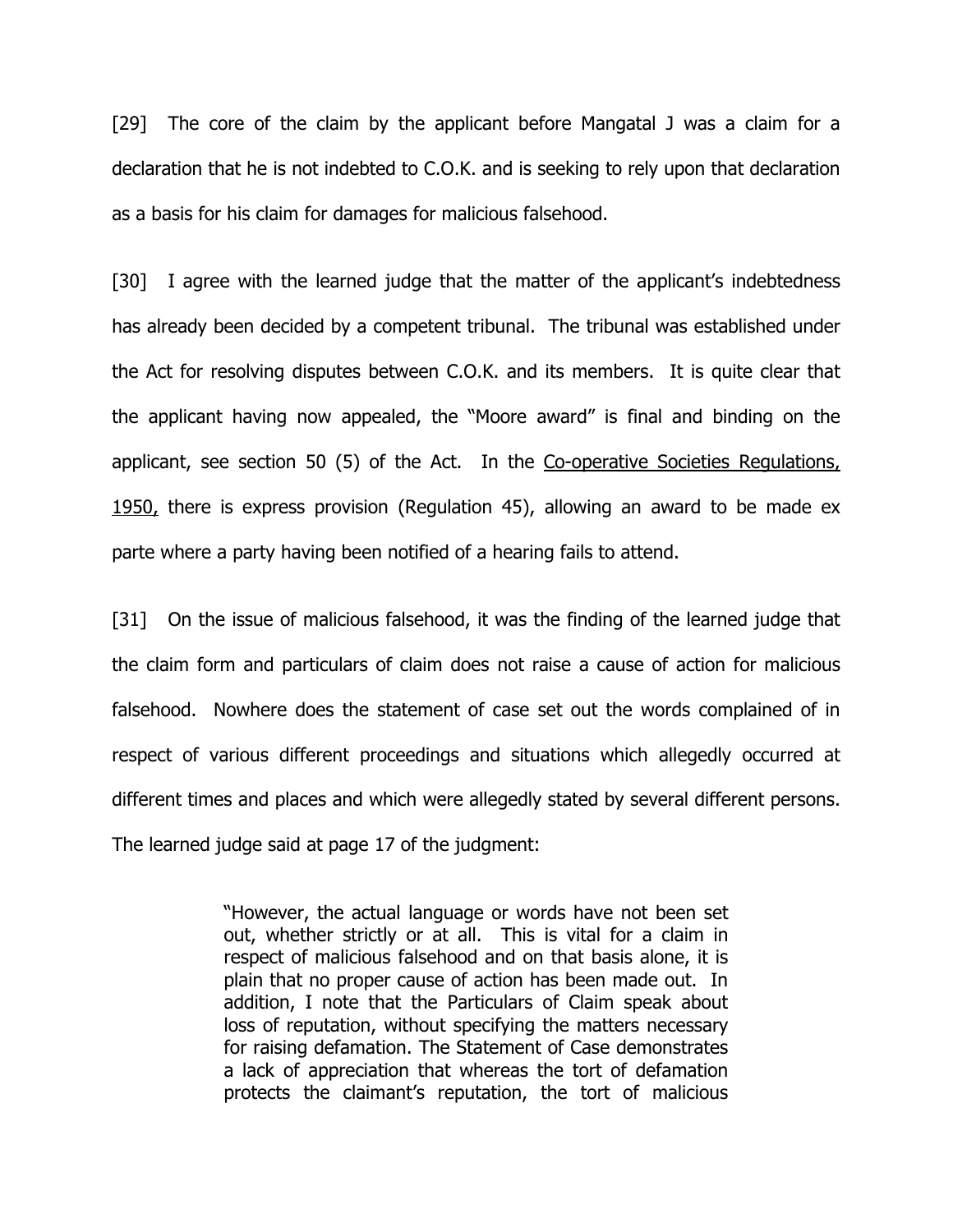falsehood protects the claimant's interest in his property or trade (or economic interests more generally). Further, the law is that where the claimant has not alleged or cannot prove special damage, the claimant must allege that the words in question were calculated to cause pecuniary damage to him in his trade or business. This does not appear to have been clearly or effectively pleaded in this case."

I agree with the above finding of the learned judge.

[32] It is noticeable that in the particulars of claim filed on behalf of the applicant, there is no mention of the appeal which the applicant brought to the Registrar in relation to the Archibald award. There is also no reference where the Registrar found the applicant indebted to C.O.K. in the sum of \$1,335,792.52. There is also no mention of the fact that the applicant filed an application seeking leave to apply for judicial review.

[33] I am of the view that the proceedings brought by the applicant are an abuse of the process of the court and the doctrine of estoppel applies. In Carl Zeiss - Stiftung

**v Rayner and Keeler Limited** [1966] 2 All ER 536 at page 564 Lord Guest, quoting from Spencer Bower on res judicata stated:

> "The rule of estoppel by res judicata, which is a rule of evidence, is that where a final decision has been pronounced by a judicial tribunal of competent jurisdiction over the parties to and the subject matter of the litigation, any party or privy to such litigation as against any other party or privy is estopped in any subsequent litigation from disputing or questioning such decisions on the merits."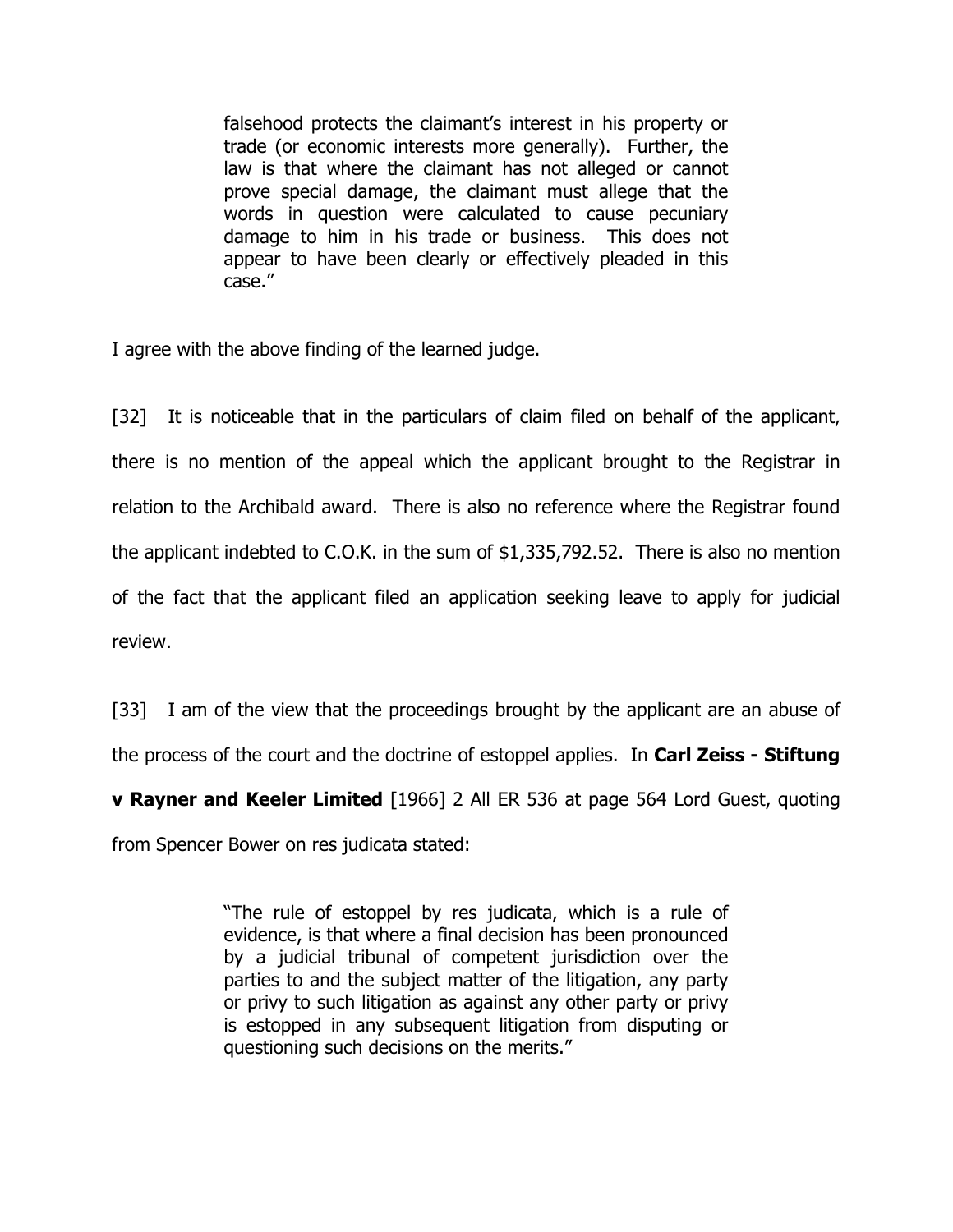On the issue of abuse of process, Lord Diplock said in **Hunter v Chief Constable of** 

the West Midlands [1982] A.C. 529 at page 536:

" … this is a case about abuse of the process of the High Court. It concerns the inherent power which any court of justice must possess to prevent misuse of its procedure in a way which, although not inconsistent with the literal application of its procedural rules, would nevertheless be manifestly unfair to a party to litigation before it, or would otherwise bring the administration of justice into disrepute among right-thinking people."

[34] I am of the view that the learned judge was correct when she said at paragraph [54] of the judgment:

> "Parliament has seen it fit to legislate that the Registrar is the final tier in the adjudicatory process in relation to certain types of disputes involving Co-Operatives Societies. There is no right of appeal to this court in relation to the merits of the Registrar's decision and Mr. Rose is estopped from raising the issues which were determined by the Registrar anew. The only manner in which Mr. Rose could have challenged the Appeal award of the Registrar is by way of judicial review, and that would not be a challenge on the merits. It seems to me that Mr. Rose would have to successfully do that before he could properly make a claim, the basis for which is allegedly that C.O.K. is falsely claiming that he is indebted to it. He has not successfully challenged the relevant decision and thus, the finding by the Registrar that Mr. Rose is indebted to C.O.K. remains extant. It is thus altogether unfair and untenable for Mr. Rose to be allowed to maintain that C.O.K.'s claim that he is indebted to it is false."

[35] I hold the view that the applicant's prospective appeal has no reasonable prospect of success. Even if this court was mindful to enlarge time in which to file the